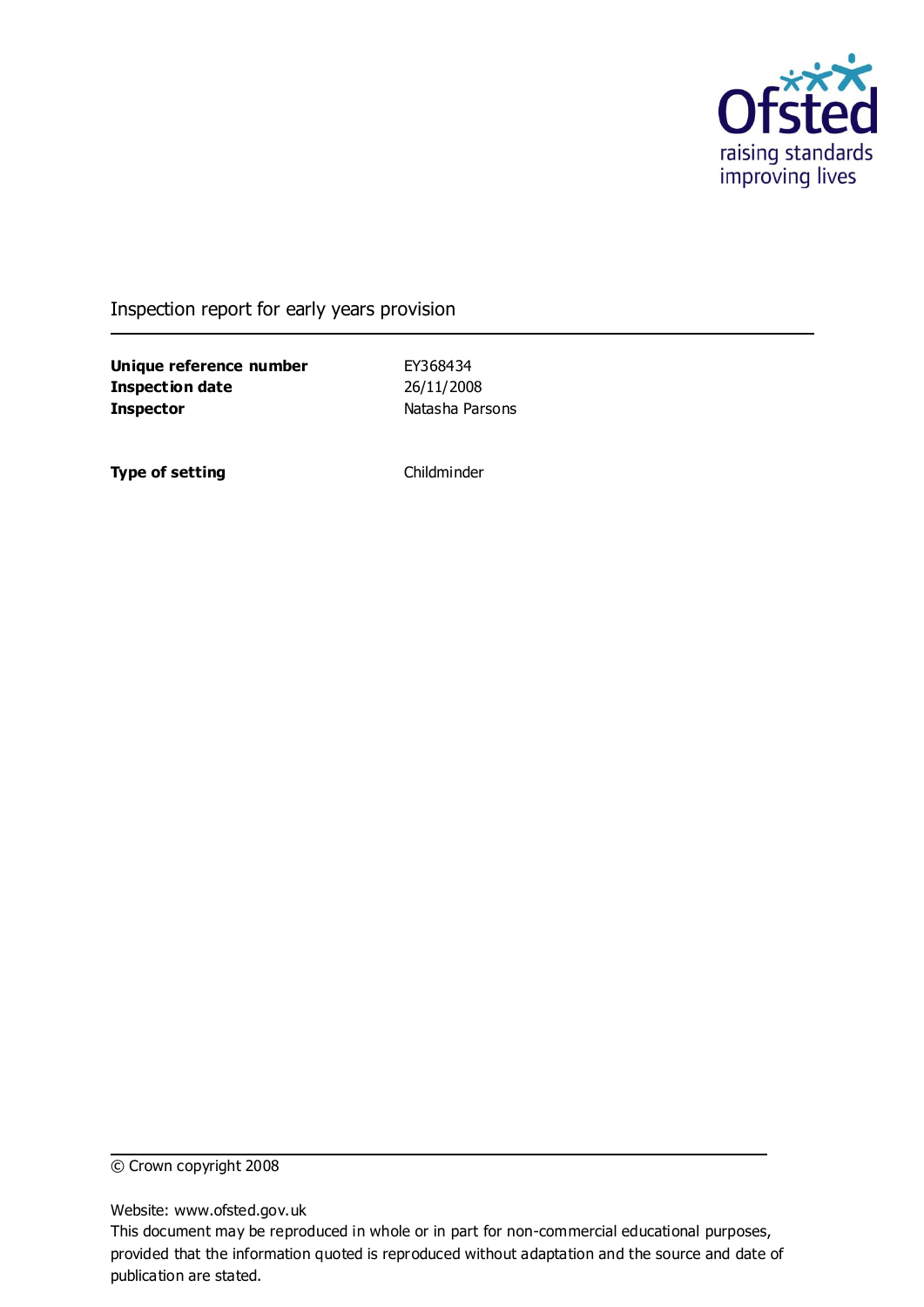# **Introduction**

This inspection was carried out by Ofsted under Sections 49 and 50 of the Childcare Act 2006 on the quality and standards of the registered early years provision. 'Early years provision' refers to provision regulated by Ofsted for children from birth to 31 August following their fifth birthday (the early years age group). The registered person must ensure that this provision complies with the statutory framework for children's learning, development and welfare, known as the *Early* Years Foundation Stage.

The report includes information on any complaints about the childcare provision which Ofsted has received since the last inspection or registration whichever is the later, which require Ofsted or the provider to take action in Annex C.

The provider must provide a copy of this report to all parents with children at the setting where reasonably practicable. The provider must provide a copy of the report to any other person who asks for one, but may charge a fee for this service (The Childcare (Inspection) Regulations 2008 regulations 9 and 10).

The setting also makes provision for children older than the early years age group which is registered on the voluntary and/or compulsory part(s) of the Childcare Register. This report does not include an evaluation of that provision, but a comment about compliance with the requirements of the Childcare Register is included in Annex B.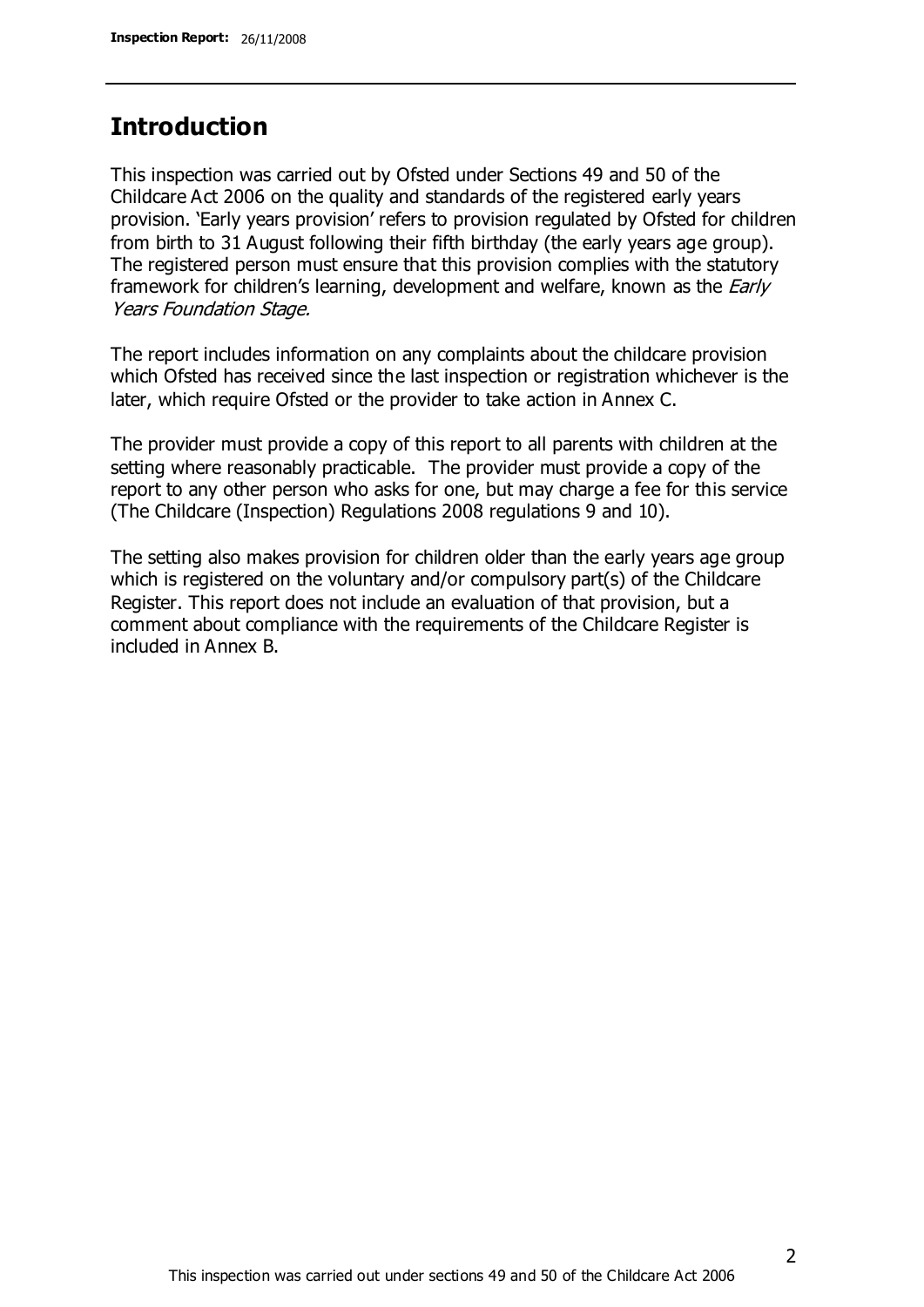# **Description of the childminding**

The childminder was registered in 2008. She lives with her partner and one child aged one year in the Walthamstow area of the London borough of Waltham Forest. The whole of the ground floor of the childminder's house is used for childminding as well as a bedroom on the first floor. There is a fully enclosed garden for outside play. The childminder is registered on the Early Years Register and the compulsory and voluntary parts of the Childcare Register. The childminder is registered to care for two children in the early years age group. There are currently three children on roll. The childminder is a member of the National Childminding Association.

# **Overall effectiveness of the early years provision**

The childminder effectively promotes the welfare and learning of children and meets requirements well. She offers an inclusive and welcoming service where the individual needs of children are met. Children make very good progress in their development and really enjoy their time at the setting. The childminder is committed to continually improving and has effectively used the systems in place for self-assessment and evaluation.

# **What steps need to be taken to improve provision further?**

To further improve the early years provision the registered person should:

ensure the continuous development of play materials and activities to reflect children's interests, age and stage of development, including materials which reflect diversity

# **The leadership and management of the early years provision**

The childminder makes good use of local training opportunities and support to increase her skills and knowledge. She reviews her practice and identifies areas for development, for instance she intends to extend her range of play materials and activities to continue to meet children's individual needs. The childminder maintains all of the required records and documentation that contributes to children's health, safety and well-being, and shares these with parents. She knows what steps to take if she has concerns about a child, and this helps safeguard their welfare. The childminder has positive relationships with the parents of minded children and supports parents when she cares for children on a temporary basis, and keeps developmental records in the manner requested by them. She ensures they exchange any relevant information on a day to day basis and parents are well informed about the provision. This effective two-way communication ensures children settle quickly and benefit from consistent care.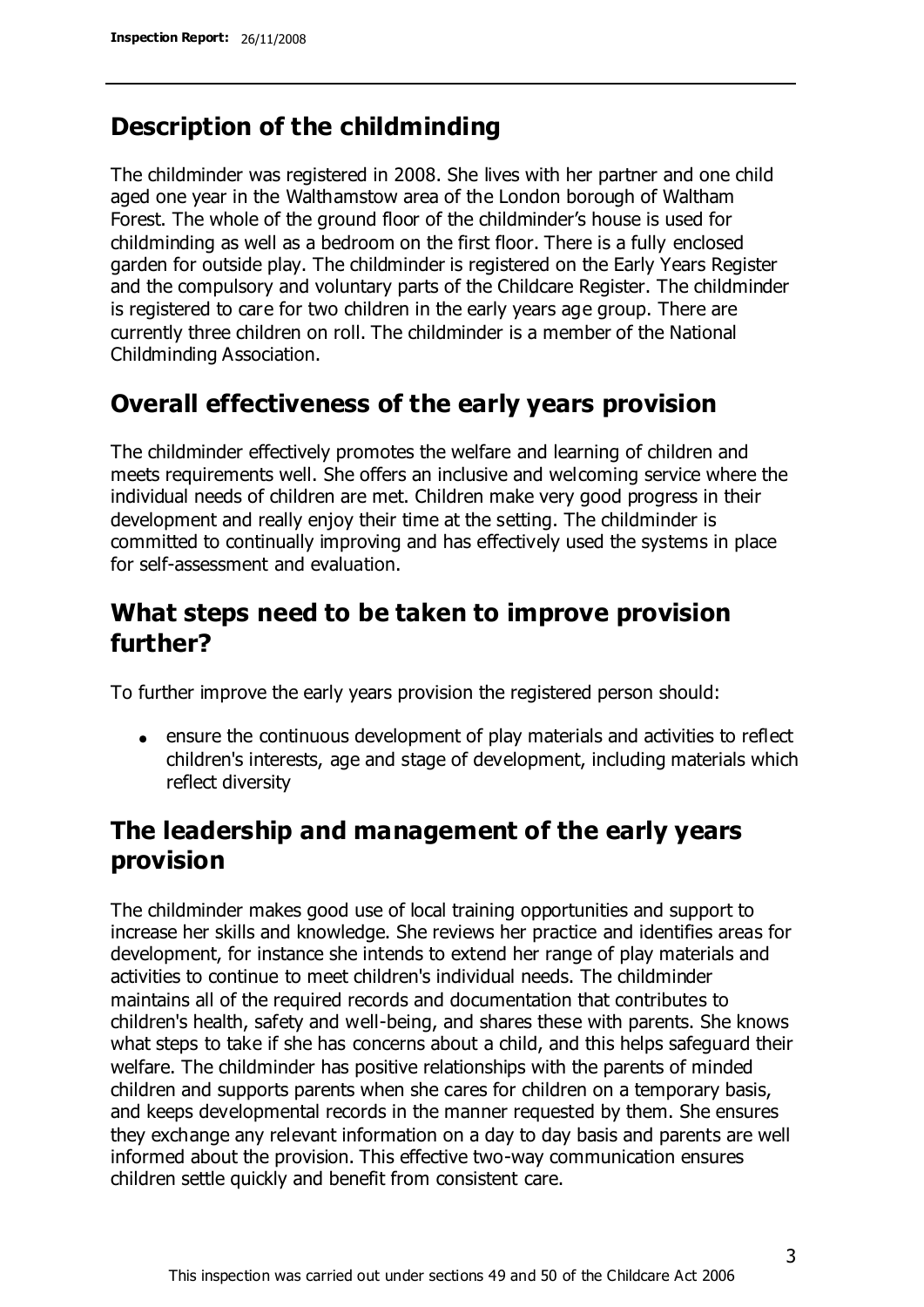## **The quality and standards of the early years provision**

Children are happy, articulate, confident and well settled in the childminder's care. They have access to a generally good selection of resources and materials, which the childminder is committed to develop further to reflect diversity. Children move freely and safely around the home as the childminder takes positive steps to reduce potential hazards, such as fitting safety gates and covering unused power points. They learn to keep themselves safe when they access safe utensils when cooking. Fire safety controls are in place and the childminder has a clear evacuation plan, practised with the children to ensure everyone can act quickly in the event of an emergency. Children's health is promoted as the childminder follows effective hygiene procedures when changing nappies, and children learn about the importance of washing their hands through posters, and clean their hands with wipes before they eat, cook and after playing with messy activities. Mealtimes are a sociable occasion when children sit together, either at the table or on the floor when they have a picnic lunch with their friends, and use the place mats they have made. Healthy, balanced, home cooked meals are planned taking into account children's likes. They enjoy dried fruit, such as cranberries and raisins for a snack during the morning, and fresh water and juice is available whenever they are thirsty.

Children enjoy a regular daily routine that meets their individual learning, development and care needs, for example, they sleep when tired and enjoy a snack when needed. Activities are adapted to meet children's age and stage of development, for example, older children prepare and bake a cake while the younger child observes and plays with dough cutters. Children are secure because the childminder knows them well and recognises when they are tired or hungry and is responsive to them. They benefit from a balance of indoor and outdoor play when they play with water closely supervised and take part in a wide variety of activities and experiences across all areas of learning. They enjoy daily outings, such as a visit to a playgroup where they socialise with other children, or a local park to develop their physical skills. The childminder supports their learning effectively, sitting and reading with them and encouraging their achievements through continuous praise and acknowledgment. Children develop early literacy skills as they cuddle up for a story, listen to music, sing and recognise the 'happy birthday' logo imprinted on the balloons. They express their ideas and thoughts when they decide the icing on the cake is to be sloppy as they add more liquid to the icing sugar. They develop early numeracy skills when they recognise the number three on the balloons and count numbers. They find out about the world around them as they explore the corn flour and play dough, run to collect the letters from the mat left by the post person and learn about different songs sung for different festivals for example, birthdays. Children benefit from the childminder's commitment to ensure they are included and valued when on their birthday she plans so children can bake their own birthday cake, and decorate and share it with their friends at their party. Children develop their social skills when they greet their friends and say 'thank you' for presents, and take turns when playing games. The childminder makes regular observations of children's achievements she records and shares these with parents in the children's learning journals. She is beginning to use these to think about how to plan activities that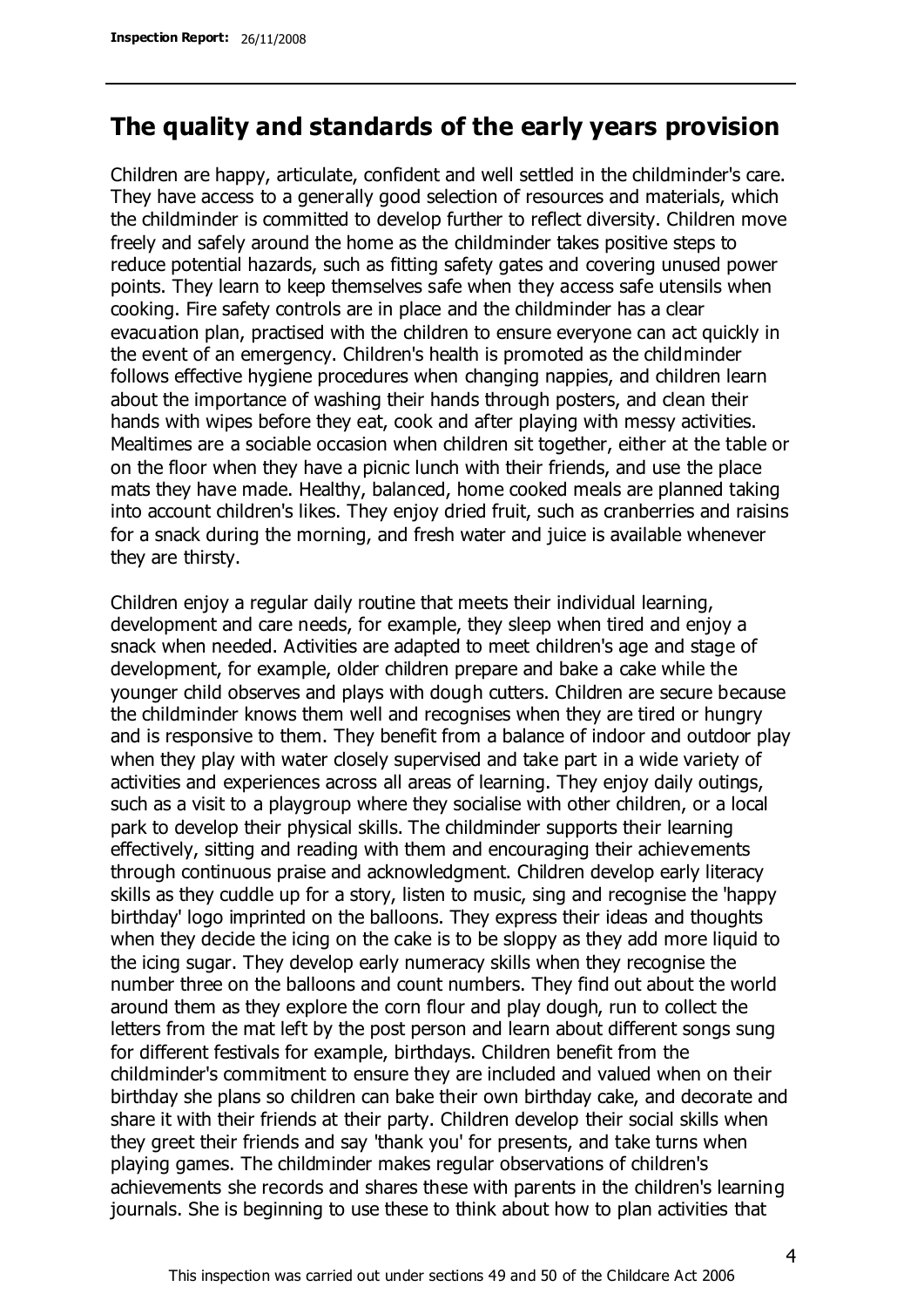will build on what they already know and can do and to support their ongoing progress.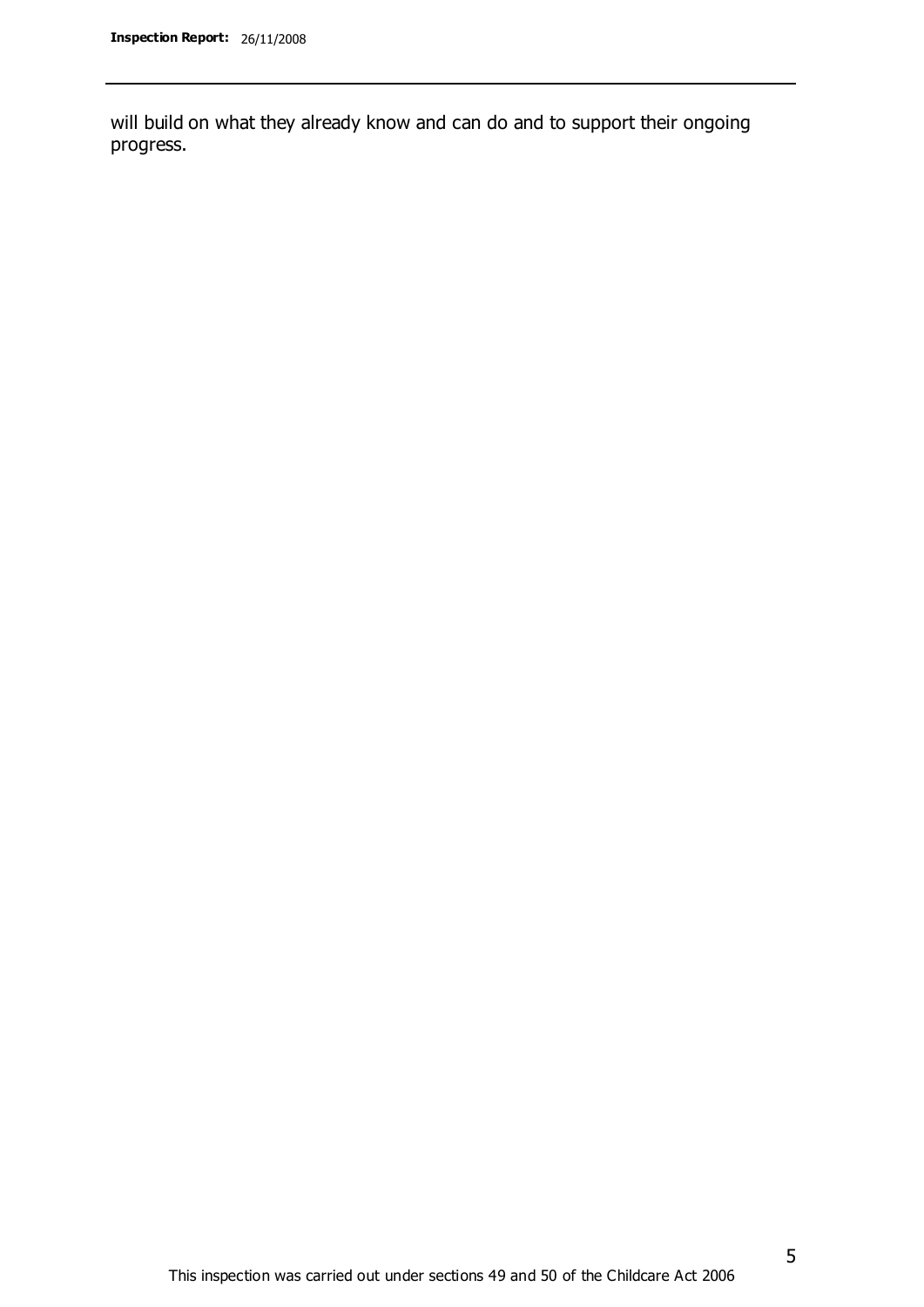# **Annex A: record of inspection judgements**

#### **The key inspection judgements and what they mean**

Grade 1 is Outstanding: this aspect of the provision is of exceptionally high quality Grade 2 is Good: this aspect of the provision is strong Grade 3 is Satisfactory: this aspect of the provision is sound Grade 4 is Inadequate: this aspect of the provision is not good enough

### **Overall effectiveness**

| How effective is the provision in meeting the needs<br>of children in the Early Years Foundation Stage? |  |
|---------------------------------------------------------------------------------------------------------|--|
| How well does the provision promote inclusive practice?                                                 |  |
| The capacity of the provision to maintain continuous                                                    |  |
| improvement.                                                                                            |  |

### **Leadership and management**

| How effectively is provision in the Early Years               |  |
|---------------------------------------------------------------|--|
| <b>Foundation Stage led and managed?</b>                      |  |
| How effective is the setting's self-evaluation, including the |  |
| steps taken to promote improvement?                           |  |
| How well does the setting work in partnership with parents    |  |
| and others?                                                   |  |
| How well are children safequarded?                            |  |

## **Quality and standards**

| How effectively are children in the Early Years<br><b>Foundation Stage helped to learn and develop?</b> |               |
|---------------------------------------------------------------------------------------------------------|---------------|
| How effectively is the welfare of children in the Early                                                 | ר             |
| <b>Years Foundation Stage promoted?</b>                                                                 |               |
| How well are children helped to stay safe?                                                              |               |
| How well are children helped to be healthy?                                                             |               |
| How well are children helped to enjoy and achieve?                                                      | 2             |
| How well are children helped to make a positive                                                         | $\mathcal{P}$ |
| contribution?                                                                                           |               |
| How well are children helped develop skills that will                                                   |               |
| contribute to their future economic well-being?                                                         |               |

Any complaints about the inspection or report should be made following the procedures set out in the guidance available from Ofsted's website: www.ofsted.gov.uk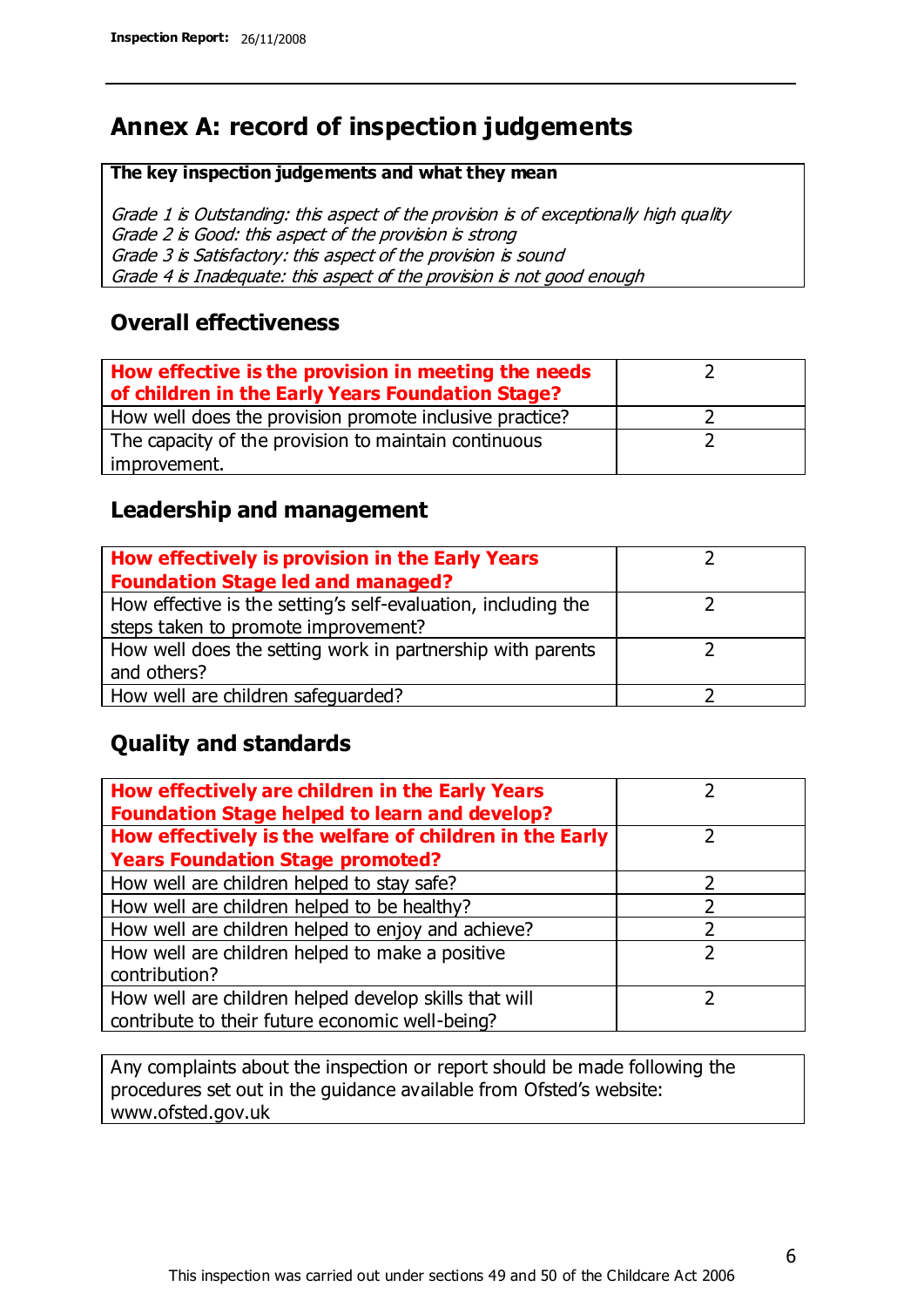# **Annex B: the Childcare Register**

| The provider confirms that the requirements of the<br>compulsory part of the Childcare Register are: | Met |
|------------------------------------------------------------------------------------------------------|-----|
| The provider confirms that the requirements of the<br>voluntary part of the Childcare Register are:  | Met |